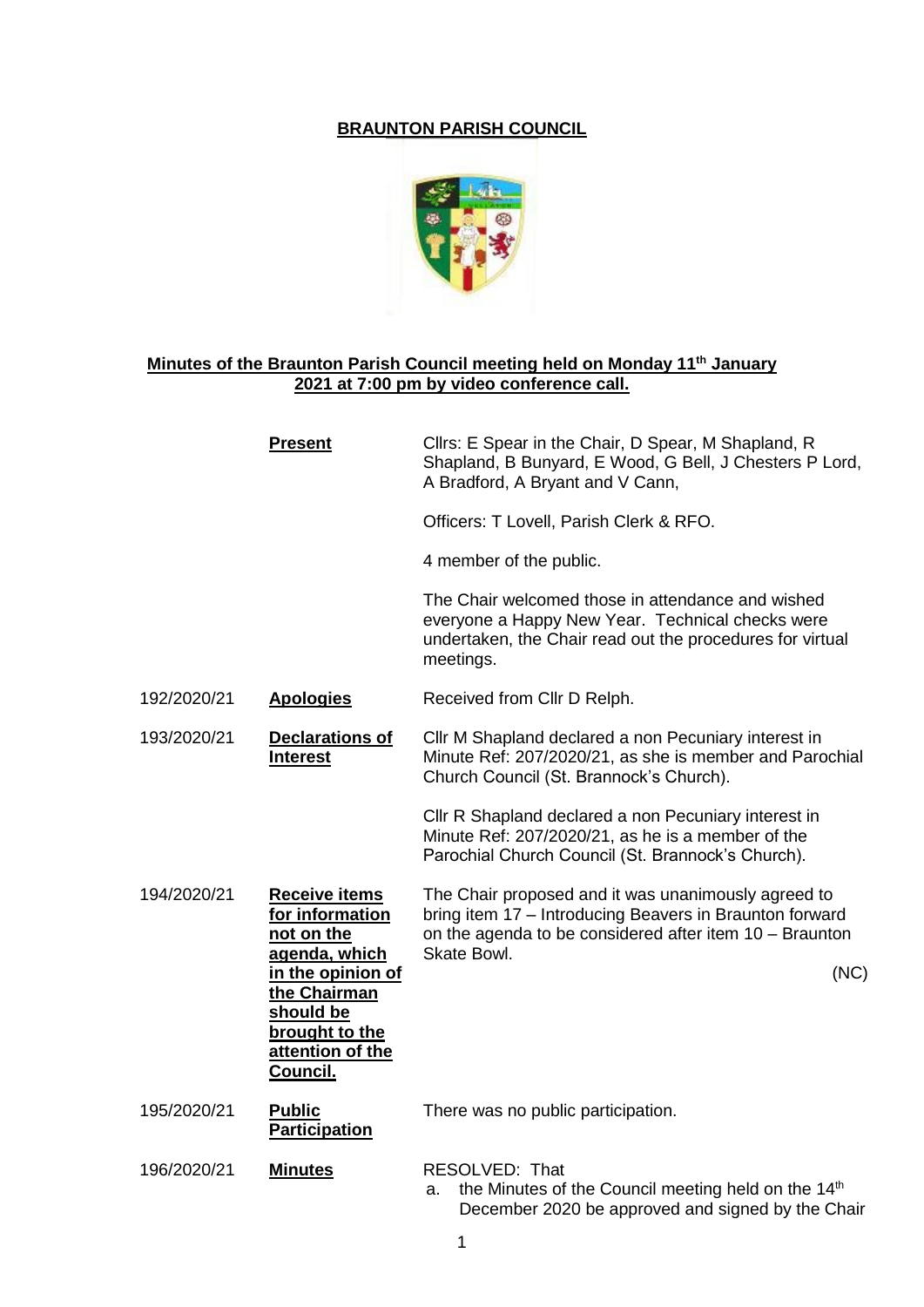as a correct record, subject to Cllr G Bell being recorded as present.

(NC)

197/2020/21 **Action Sheet** RESOLVED: That the Action Sheet be deferred to the next meeting as it was temporarily unavailable. 198/2020/21 **Police Report** RESOLVED: That the Police newsletter for December 2020 be noted. (NC) 199/2020/21 **Reports from the Devon County Councillor** There was no County Councillor report received. RESOLVED: That the Clerk to request an update from Devon County Council regarding their assessment of traffic calming measures in Knowle following the petition that was presented to them last year. (NC) Cllr Bryant requested that the Council also pass on the concerns of a local resident regarding the dangers of crossing the A361 in Knowle with their horse. 200/2020/21 **Reports from the North Devon Councillors** Cllr D Spear had attended the Policy and Development meeting which set out NDC's aims and objectives for the forthcoming year. This was a very productive meeting and lasted for three hours. Cllr J Chesters reported that Licencing was fairly quiet at the moment this was due to the Covid-19 restrictions but NDC are receiving a large number of planning applications. 201/2020/21 **Braunton Skate Bowl** The Chair welcomed Stacey Wallis from the North Devon Skateboarding CIC. Stacey explained that she had submitted a funding request to Sports England to improve skate boarding facilities in Braunton. Peter Jones, Locality Development Officer had met (virtually) with her, the Clerk and Trustees from the Museum of British Surfing (MOBS) to discuss the project. There are three potential sites for a skatebowl: a) at the Museum site; b) at a piece of land the parish council might develop near the 'Anchor'; c) at the 'Pump Track' site (in the parish of Heanton Punchardon). If the skatebowl were to stay at the MOBS site it would need to be designed in a way that prevented vandalism to the Museum building (along with other anti-vandalism measures: lighting, fencing, CCTV etc). However, it is unlikely the skatebowl could extend into the car park due to loss of car parking spaces. The 'anchor' site may be too limited in terms of size a site appraisal would need to be carried out. The Pump Track site belongs to NDC and would need their agreement along with the local householders. Any site has to be able to meet skateboarders' aspirations. Once a site has been agreed on, a design specification would

need to be drawn up that skateboard park designers could respond to with drawings and costings. The project would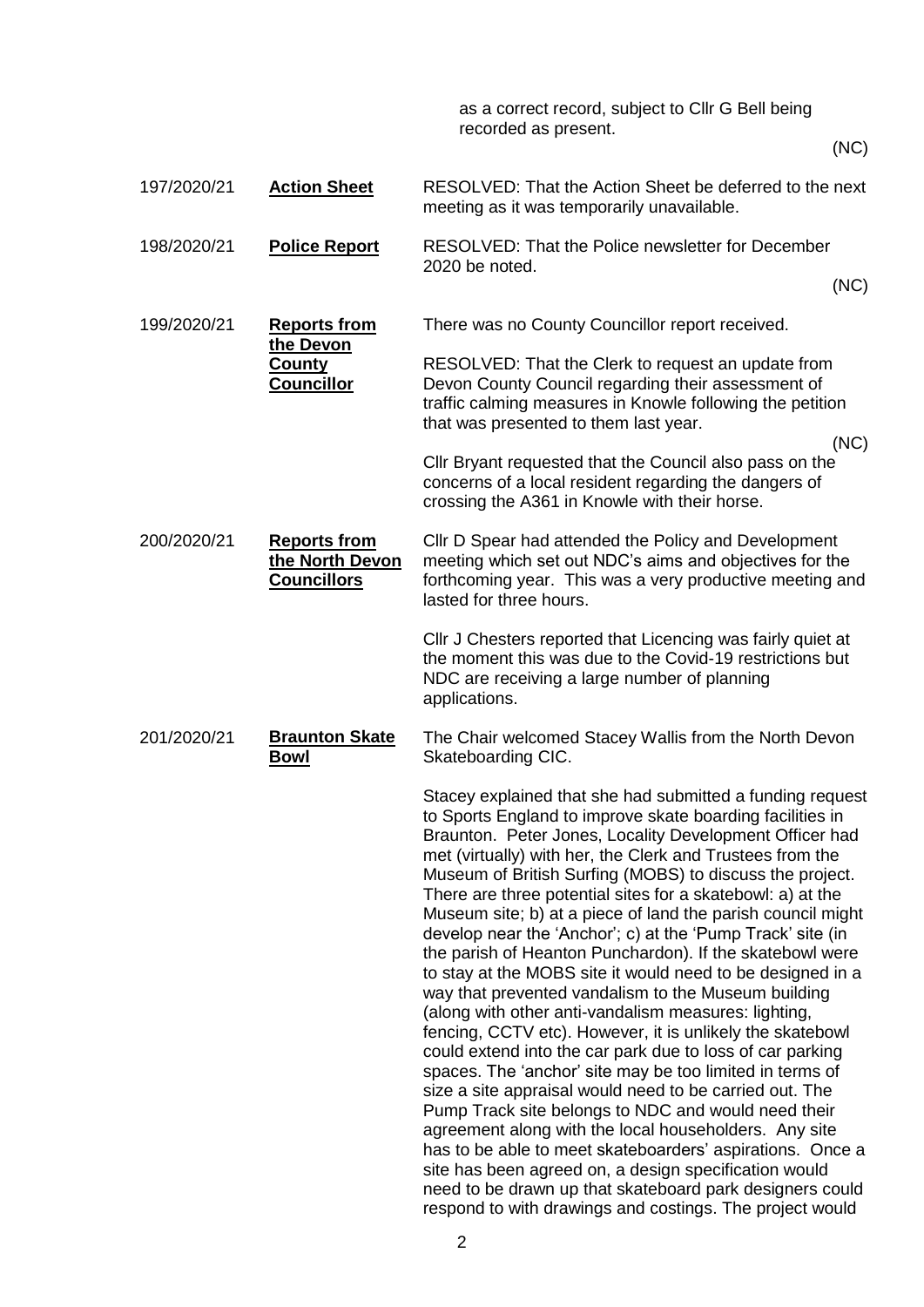lend itself to a partnership approach, but a lead body and or accountable body would need to be identified from among the partners for funding purposes. The partnership may look different depending on the site selected.

Members thanked Stacey Wallis for her presentation it was suggested that the Skate Bowl site at the MOBS might be eligible for S106 funding if it's classed as open space. The Clerk would investigate this and report back.

RESOLVED: That the Council, agrees in principle, to support this project if carried out on Parish Council land. (NC)

202/2020/21 **Introducing** 

**Beavers to Braunton**

The Chair welcomed Chris Jones, Restoration Director at the Beaver Trust to the meeting.

Chris explained that he is the lead officer for the beaver restoration programme helping communities to develop projects that will recover biodiversity and build climate resilience. Chris is a livestock farmer based in Cornwall and has been instrumental in setting up and running the Cornwall Beaver Project with Cornwall Wildlife Trust and Exeter University.

The Eurasian Beaver (Castor Fiber) is native to Britain and can help shape the landscape and waterways, providing habitat for fish, birds and insect. Beavers have been hunted to almost extinction the Beaver Trust's programme 'Mainstream' is about making Beavers a normal part of our waterscape once again. The benefits of a beaver wetland are, as follows:

- Filter out pollutants such as agricultural chemicals.
- Reduces the level of carbon released into the atmosphere.
- Helps to prevents flooding downstream by reducing the flow of water.
- Helps to prevent drought as beaver ponds provide water storage.
- Provides habitat for a huge abundance of invertebrates, fish and amphibians.

Introducing beavers to communities is managed by containing them in enclosures which requires landowners permission. There are wild sites and contained enclosures across the UK. Bringing back beavers to waterscapes is not straightforward. Beaver wetlands can provide benefits to people and wildlife but they can cause conflict with current land use, livelihoods and traditions. It is crucial that you work with local stakeholders and partner organisations such as Natural England, Devon Wildlife Trust, AONB and the Biosphere.

Members thanked Chris Jones for his presentation.

RESOLVED: That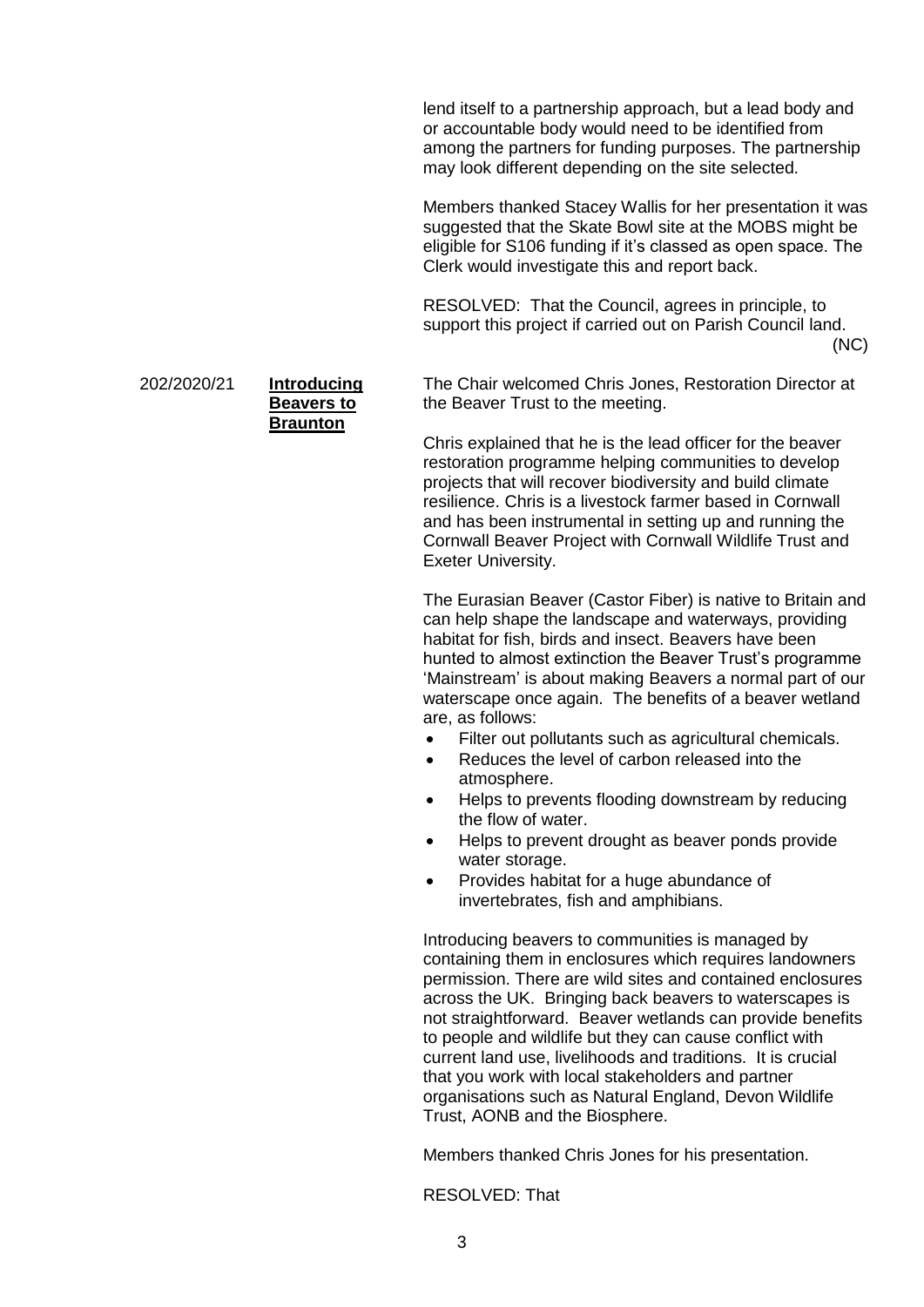- a. Cllr A Bryant to identify land ownership and engage local landowners.
- b. The Council to form a Working Party of up to five members to progress this project and report back to the Council in six months.

(NC)

Members thanked Cllr A Bryant for his work on this project.

203/2020/21 **Planning** Cllrs E Spear, D Spear and J Chesters in their capacity as North Devon Councillors, stated that any opinions expressed during discussions on the following planning applications represent a preliminary view and that they will naturally reconsider the application fresh when presented all the facts at principal level.

> (a) 72558 Proposal: Conversion of 4 barns to form 5 holiday lets. Location: Incledon Farm, Braunton, Devon, EX33

> > 1HU Applicant: Mr and Mrs H Bury

It was moved by Cllr M Shapland, seconded by Cllr R Shapland to recommend approval.

RESOLVED: That the Council recommends approval subject to the comments made by the Sustainability Officer being taken into consideration.

The site is within the SSSI Caen Valley Bat Roost and there are concerns regarding the impact this might have on foraging bats. There appears to be no consideration to provide a net gain for biodiversity by introducing bat/bird boxes as requested by the Environment Agency.

Concerns regarding sustainable waste management the Council would request that the Applicant addresses this, for example the use of Reed beds.

(8.3.1abs)

(b) 72616

Proposal: Extension and alterations to dwelling. Location: Hill Park House, Church Hill Lane, Knowle, Braunton, Devon, E33 2ND Applicant: Mr Griffiths-Jones

It was moved by Cllr J Chesters, seconded by Cllr D Spear to recommend approval.

RESOLVED: That the Council recommends approval subject to the studio work area remaining ancillary to the main house.

(11.1abs)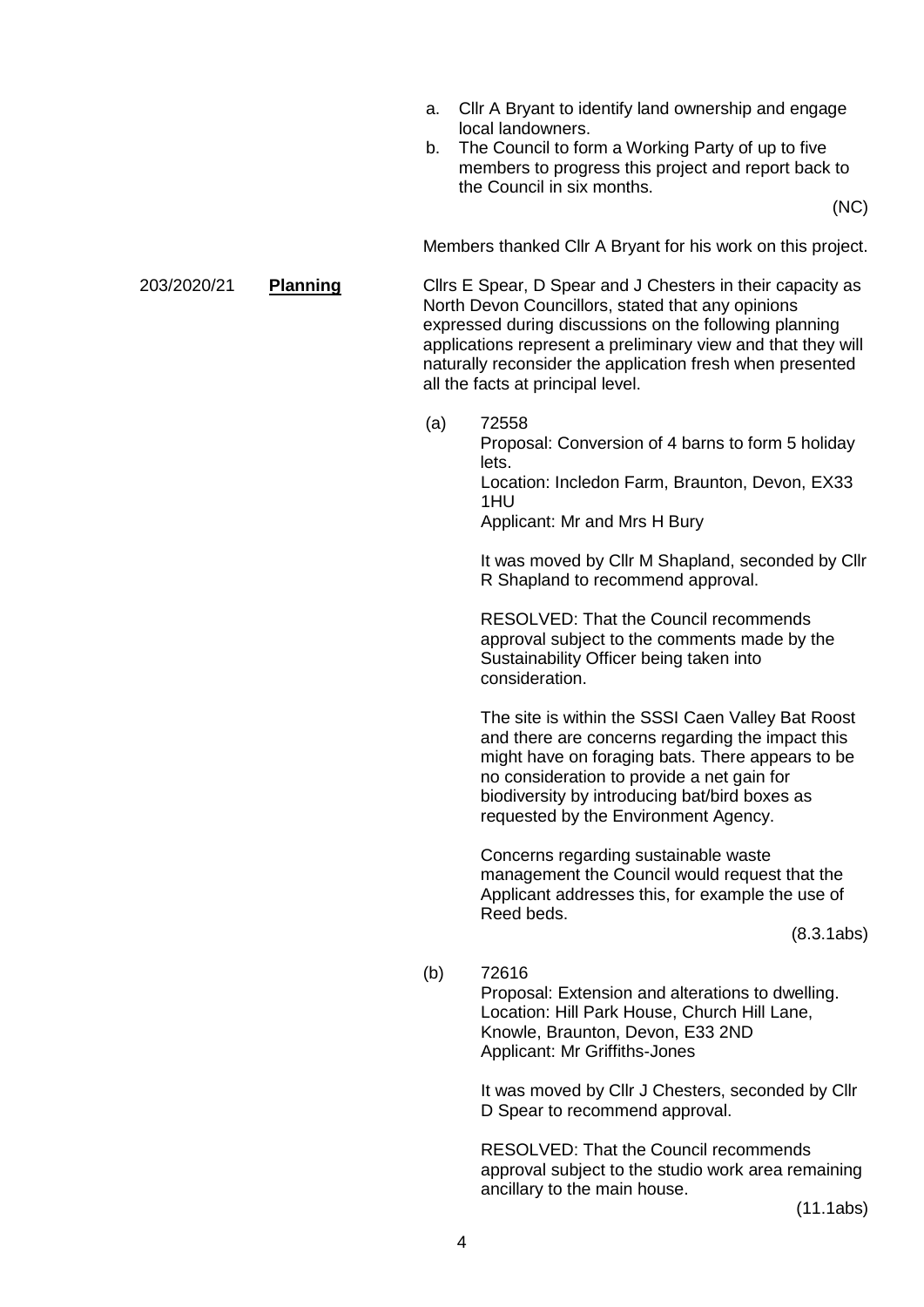(c) 72654 Proposal: Extension to dwelling. Location: 23 Dune View Road, Braunton, Devon, EX33 1BZ Applicant: Mr and Mrs Cook

> It was moved by Cllr J Chesters, seconded by Cllr R Shapland to recommend refusal.

RESOLVED: That the Council recommends refusal on the grounds that the application does not meet building control requirements and there are concerns regarding the stability of the foundations. (NC)

(d) 72662

Proposal: Notification for prior approval for larger home extension which extends 3.4m beyond the rear wall, 3.6m to the ridge and 2.55m to the eaves.

Location: 6 Saunton Road, Braunton, Devon, EX33 1HB

Applicant: Mr and Mrs Brett

It was moved by Cllr D Spear, seconded by Cllr R Shapland to recommend approval.

RESOLVED: That the Council recommends approval.

(NC)

204/2020/21 **North Devon** 

**Council – Planning Decisions** North Devon Council, the determining Authority, has APPROVED the following applications with conditions as filed:

- 72372 Proposal: Outline application for erection of a dwelling (all matters reserved). Location: 35A The Brittons, Braunton, Devon, EX33 2HF. Applicant: Mr and Mrs Tuson Decision: WITHDRAWN Decision Date: 16/12/20
- 72392 Proposal: Outline application with matters reserved for a self build/custom build residential dwelling, removal of field shelter and formation of access track. Location: The Stables, Saunton Road, Braunton, Devon, EX33 1HG. Applicant: Peter Caswell Decision: APPROVED Decision Date: 18/12/20
- 72409 Proposal: Conversation of dwelling back to 2 semi detached properties. Location: Burmur, Barton Lane, Braunton, Devon,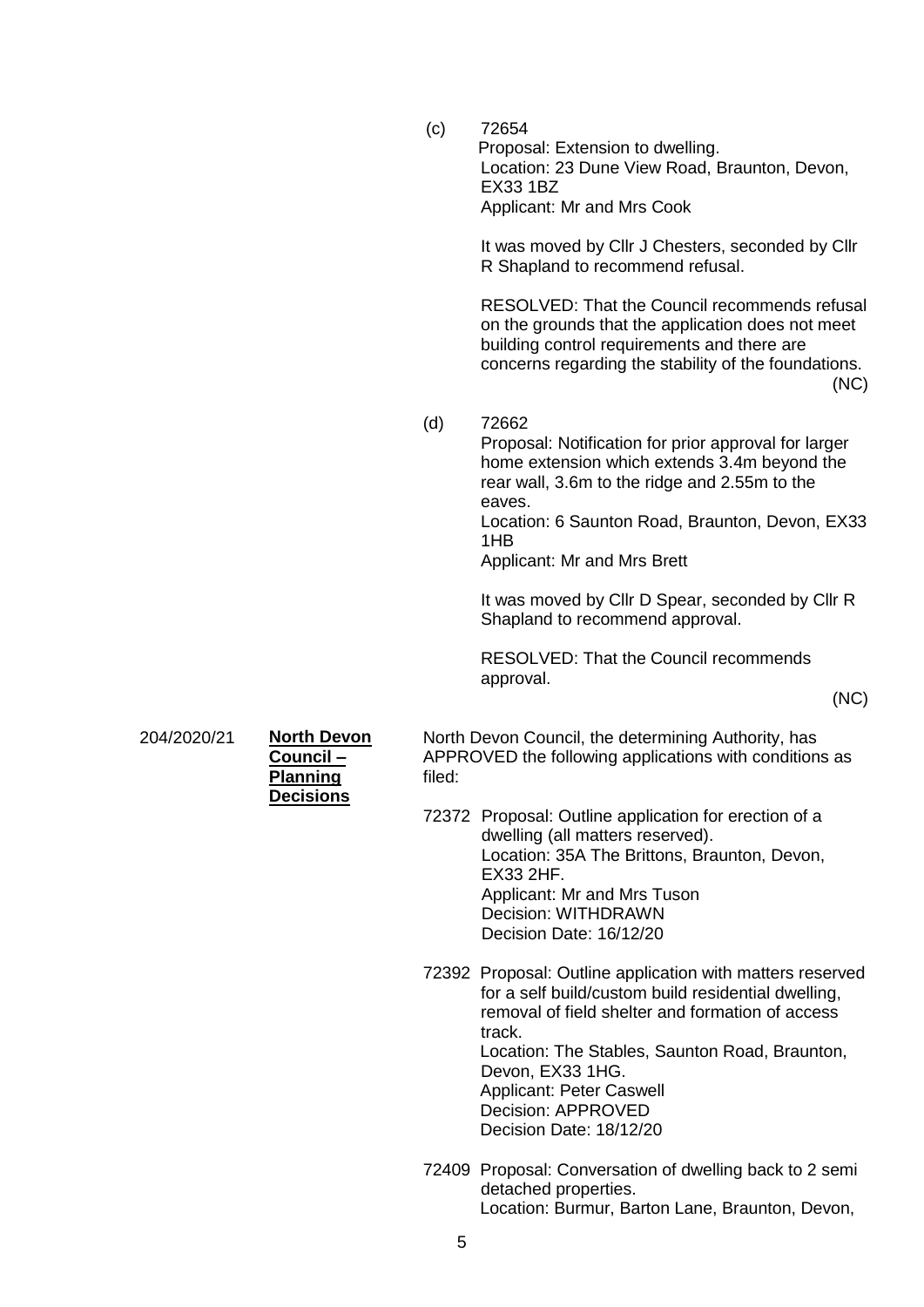EX33 2AY. Applicant: James Ramsay Decision: APPROVED Decision Date: 18/12/20

72405 Proposal: Raising of the roof to create additional living space and insertion of dormer winders together with demolition of rear extension and erecting of single storey extensions. Location: 3 Cavie Road, Braunton, Devon, EX33 1DX. Applicant: Mr and Mrs Higgs Decision: APPROVED. Decision Date: 10/12/20

72249 Proposal: Reserved matters application for erection of one dwelling (outline planning permission 66736 some matters reserved)(amended description). Location: Beech House land adjacent to Wrafton End Higher Park Road, Braunton, Devon, EX33 2LG Applicant: Mr and Mrs Sheldon Decision: APPROVED. Decision Date: 08/12/20

205/2020/21 **Accounts due for Payment for the period 14th December 2020 to 11th January 2021, including PAYE, NI and pension contributions** RESOLVED: That the accounts due for payment be deferred to the next meeting as the Supplier Payments report was temporarily unavailable. RESOLVED: That PAYE, NI and pension contributions for January 2021 be approved and paid, appended to these Minutes. (NC) 206/2020/21 **Internal Audit Report and interim Internal Audit Observations 2020/21** Copies of the Internal Auditor Report and observations had been circulated with the agenda prior to the meeting, appended to these Minutes. RESOLVED: To note the Internal Auditor's Report and observations for interim Audit 2020/21. (NC) 207/2020/21 **Hire of the Community Shared Space (CSS)** RESOLVED: That the Council grants permission for St Brannock's Church to use the CSS on the  $29<sup>th</sup>$ ,  $30<sup>th</sup>$  and  $31^{st}$  of July and the 5<sup>th</sup>, 6<sup>th</sup>, 7<sup>th</sup>, 12<sup>th</sup>, 13<sup>th</sup>, 14<sup>th</sup>, 19<sup>th</sup>, 20<sup>th</sup>,  $21^{st}$ ,  $26^{th}$ ,  $27^{th}$ , and  $28^{th}$  of August to 'sell ducks' for the purpose of promoting their Annual Duck Race being held on the 30<sup>th</sup> August 2021. (NC) 208/2020/21 **Vehicle Activated Sign (VAS), Saunton Road** Members considered a report circulated prior to the meeting providing an update regarding the purchase and installation of a Pandora Technologies PTSC 906 Slow Down, Speed and Smiley Face VAS to be positioned along Saunton Road. Saunton Road is a residential area and a